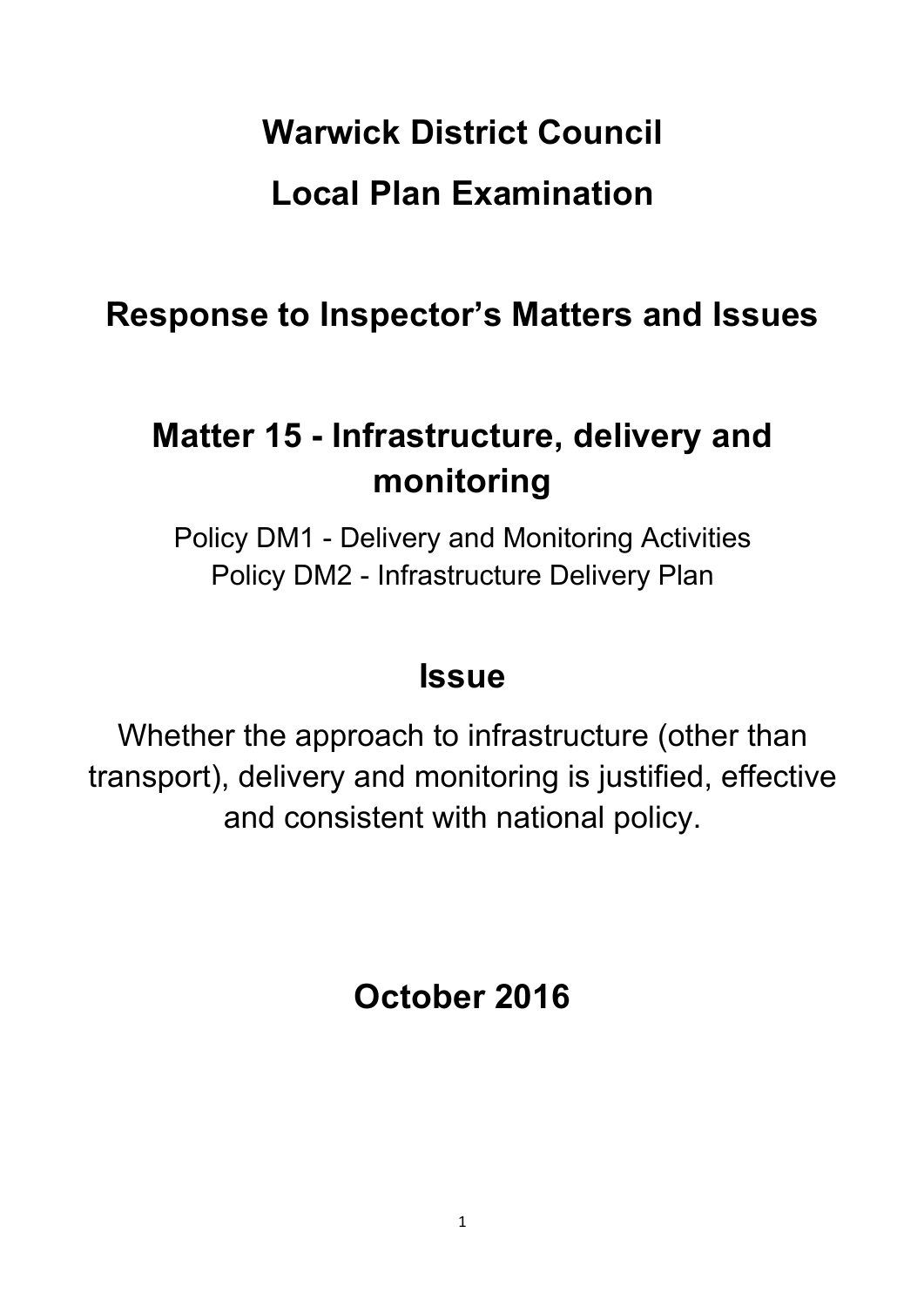#### **Policies DM1 - DM2 Delivery and Monitoring Activities and Infrastructure Delivery Plan**

- **1. What are the likely impacts of the proposed scale and distribution of development on infrastructure (other than transport)? How have these been assessed?**
- a) The Spatial Strategy of the Local Plan has shaped the distribution of development and the identification and location of sites required to meet the identified level of growth for the plan period.
- b) The spatial strategy has sought to protect the Green Belt from development (where non Green Belt sites are suitable and available) and to concentrate the overriding majority of development at the most suitable and sustainable locations within and on the edge of the existing urban areas. It has also identified the acceptability for a degree of development to be located within the rural areas and this has been predominantly located within the Growth Villages (the most sustainable rural settlements).
- c) Table 1 (below) sets out the numerical breakdown of housing requirements across the district by location.

| Location                                 | <b>Number of dwellings proposed</b> |
|------------------------------------------|-------------------------------------|
| Urban Brownfield                         | 1208                                |
| Edge of Kenilworth                       | 1500                                |
| Edge of Warwick, Leamington and Whitnash | 3270                                |
| Edge of Coventry                         | 2245                                |
| Growth Villages / Rural                  | 1146                                |

- d) The allocation of development at sustainable locations may have benefits in terms of the formulation and delivery of additional infrastructure requirements. In many instances new development will be in close proximity to existing networks of infrastructure provision, elements of which may currently have existing capacity, or may lend themselves to enhancements / extensions to build further capacity.
- e) The scale of particular allocations will also have implications for future infrastructure requirements. Where allocations are located in close proximity and cumulatively form large urban extensions, it is more likely that there will be such additional pressure (and a necessary critical mass) to warrant the provision of new local services and facilities as onsite solutions (for example a new primary school, localised open space and community facilities).
- f) Throughout the various stages of preparation of the Local Plan, the Council has consulted infrastructure providers in order that they may determine the impact of development (and associated population growth) on their particular areas of responsibility/influence. As well as the formal consultation processes that the Local Plan has been required to undertake, the District Council also engaged with infrastructure providers through focussed workshops in order to discuss the implications of the Local Plan and development on infrastructure provision. Importantly this forum has included Warwickshire County Council as it is responsible for the provision of much of the social infrastructure that will be required to support the Local Plan and the creation of thriving communities.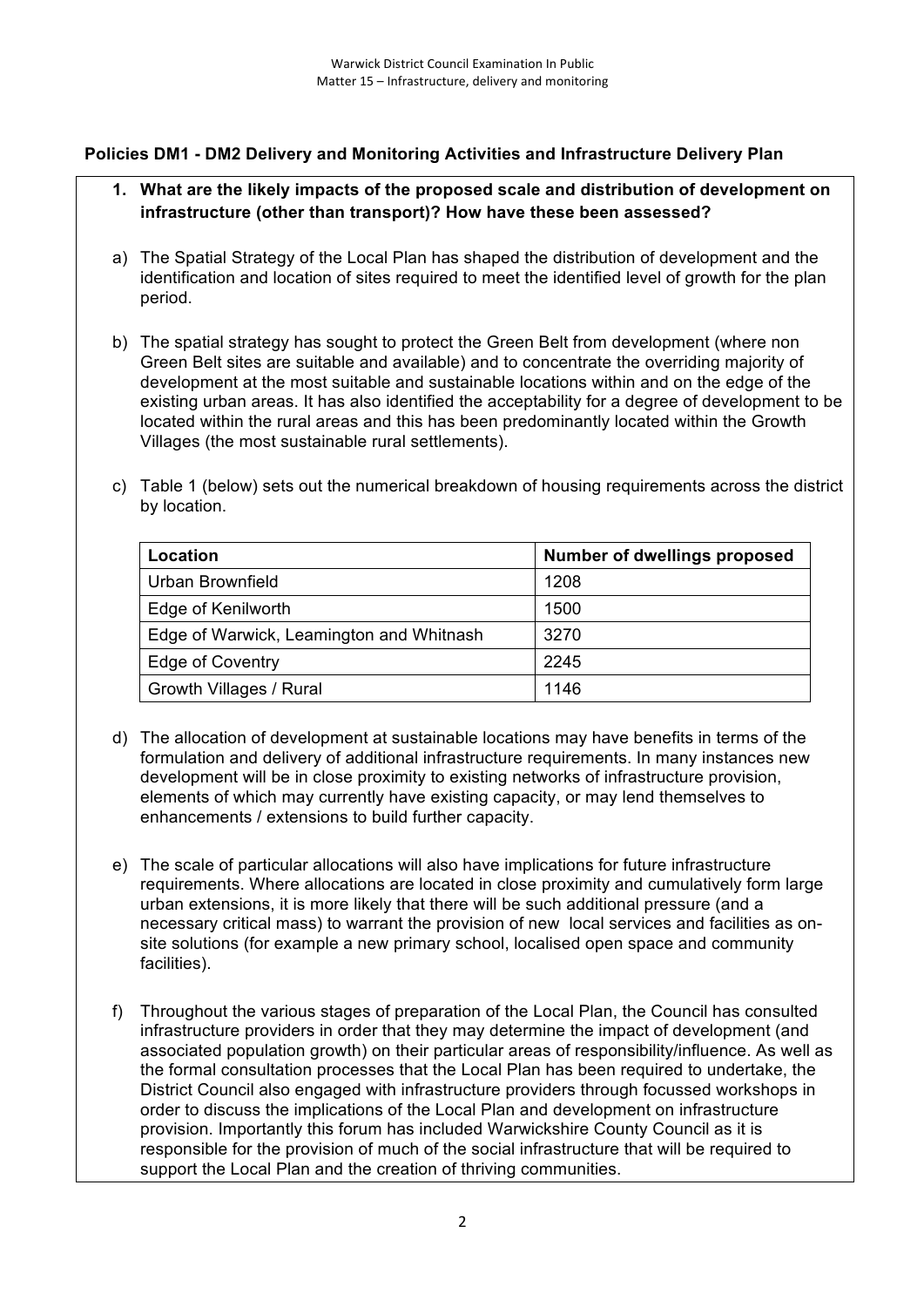- g) Infrastructure providers have taken information regarding the location and capacity of local plan allocations and assessed this and necessary demographic and household growth trends to establish future demands on infrastructure. This has been done in conjunction with an analysis of current infrastructure provision and existing (unused capacity) to determine an appropriate way of delivering new and suitable provision.
- h) The likely impacts of the growth of the District will require consideration and planning of the following examples of Infrastructure:
	- i. Physical Infrastructure
		- Electricity and gas supply and connectivity
		- Water connection and sewage treatment capabilities
	- ii. Social Infrastructure
		- Education Primary, Secondary, S.E.N , and 0-5 provision.
		- Health Acute and Community Health Services
		- Health Primary CARE (GP services)
		- Indoor Sport Provision
		- Library services
		- Community Facilities (Community Halls)
	- iii. Green Infrastructure
		- Country Parks and strategic open space
		- Open space Provision
		- Sports Pitches
- i) The Council has, through the development of the IDP (IN07PM), compiled the various infrastructure requirements to form a 'command' document that will be used to manage and monitor the financial implications and delivery process of the assets necessary to support the Local Plan.
- j) It is accepted that the development of the IDP will be an ongoing process and will require further co-operation with infrastructure providers to identify the appropriate delivery mechanisms and timescales involved with the ongoing implementation of infrastructure projects throughout the plan period.
- k) The IDP provides a solid basis for understanding the identification and delivery of infrastructure requirements. It is however predicated on the scale and distribution of the development options set out in the submitted Local Plan and may have to be adapted in the event changes to the plan are required as a consequence of the EIP.

#### **2. How is it intended to address impacts on existing infrastructure and the need for new or improved infrastructure?**

a) The infrastructure requirements that have been included in the IDP (IN07PM) have been identified through a process of consultation with a wide range of service/ infrastructure providers. The provisions required and included in the IDP have been informed by the scale and distribution of development included in the Local Plan, the implications of associated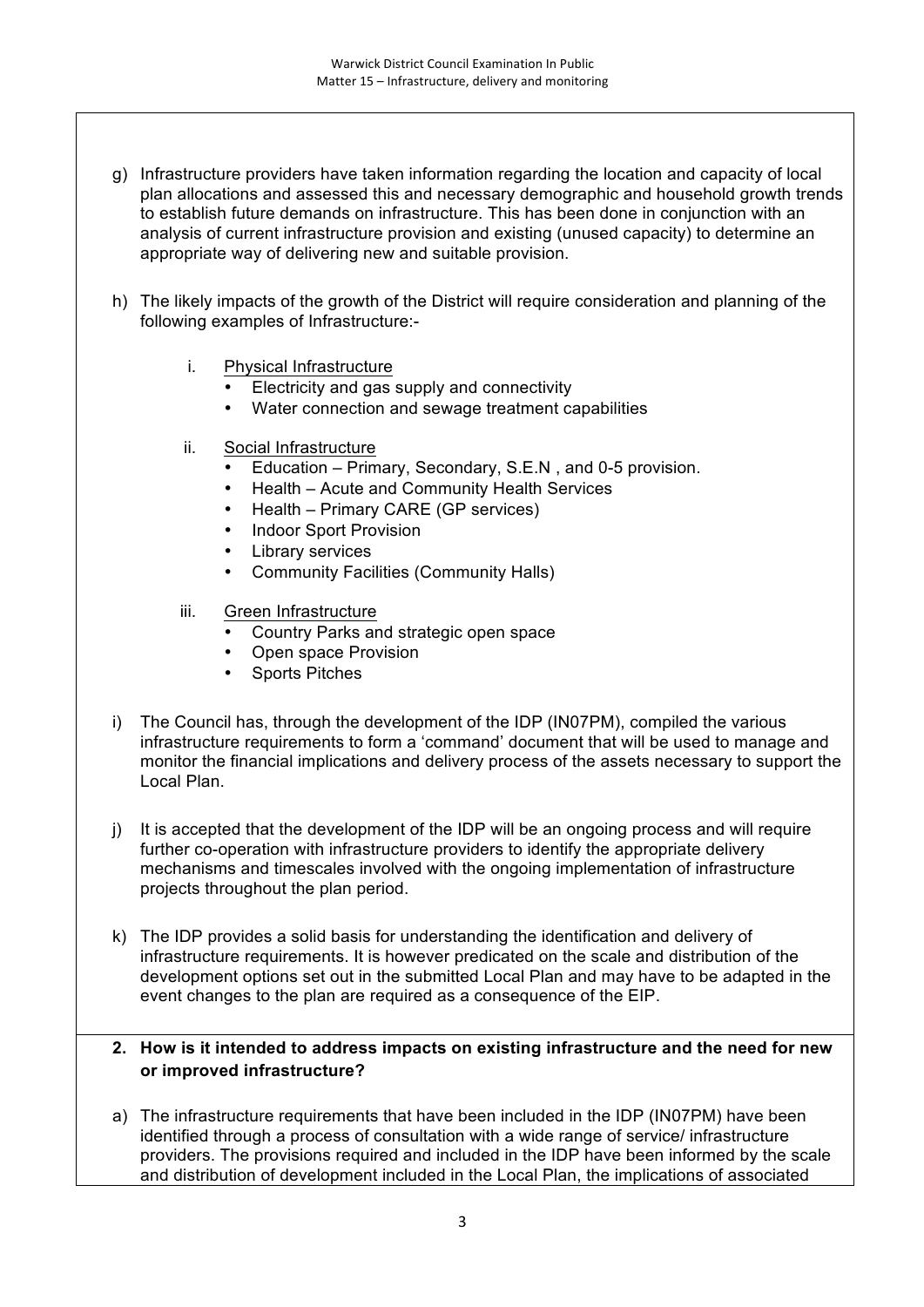population growth and an assessment of the capacity of current / existing infrastructure throughout the District.

- b) The evidence provided through the IDP process will be used to seek proportionate contributions from development through the planning process by Section 106 and CIL. This will be made available to infrastructure providers to fund identified and justified needs. This additional capacity will be delivered through a combination of improvements to existing facilities and, or new provision. Contributions from developments will be directly related to the scale and impact of individual development proposals.
- c) Infrastructure contributions from development will be sought through the development management planning process and the negotiation of S106 agreements at the point that proposals are submitted as planning applications. Contributions may take the form of finance and/or land depending on the scale of the development proposal. Large allocations or groups of allocations that cumulatively form urban extensions will be required to satisfy the Council that the spatial consideration and disposition of infrastructure has been satisfactorily addressed and agreed through the approval of master planning arrangements.

#### **3. What specific improvements are proposed or will be required? What is the likely cost? How will they be brought forward and funded?**

- a) The growth requirements of the Local Plan will bring forward a requirement for an extensive range of infrastructure proposals. Excluding transport (which is dealt with separately in Matter 14), these are itemised with estimates of costs and potential sources of funding within the IDP (IN07PM - Pages 20-37).
- b) Aside from transport, education is likely to be the most critical and expensive area of infrastructure required. It is anticipated that provision of the necessary finance for schools will be through a combined strategy that utilises developer contributions and the Government's Free Schools Programme.
- c) It is anticipated that the other infrastructure requirements itemised in the IDP will be funded predominantly, but not exclusively through developer contributions.
- d) A summary of the non-transport Infrastructure requirements and costs are set out in the table below. It should be emphasised that this is an estimate of costs and work will continue to develop a more focussed/accurate assessment as requirements become clearer. Work will also continue to proactively identify other sources of funding to expand the income streams to meet these requirements.

| Infrastructure (by type) | Estimate of cost $(E's)$ | <b>Estimate of anticipated</b><br>finance from developer<br>contributions (S106/CIL) and<br>other sources. (£'s) |
|--------------------------|--------------------------|------------------------------------------------------------------------------------------------------------------|
| Education                | 70 million               | 44 million                                                                                                       |
| Health                   | 67 million               | 20 million                                                                                                       |
| Indoor Sport             | 24 million               | 17 million                                                                                                       |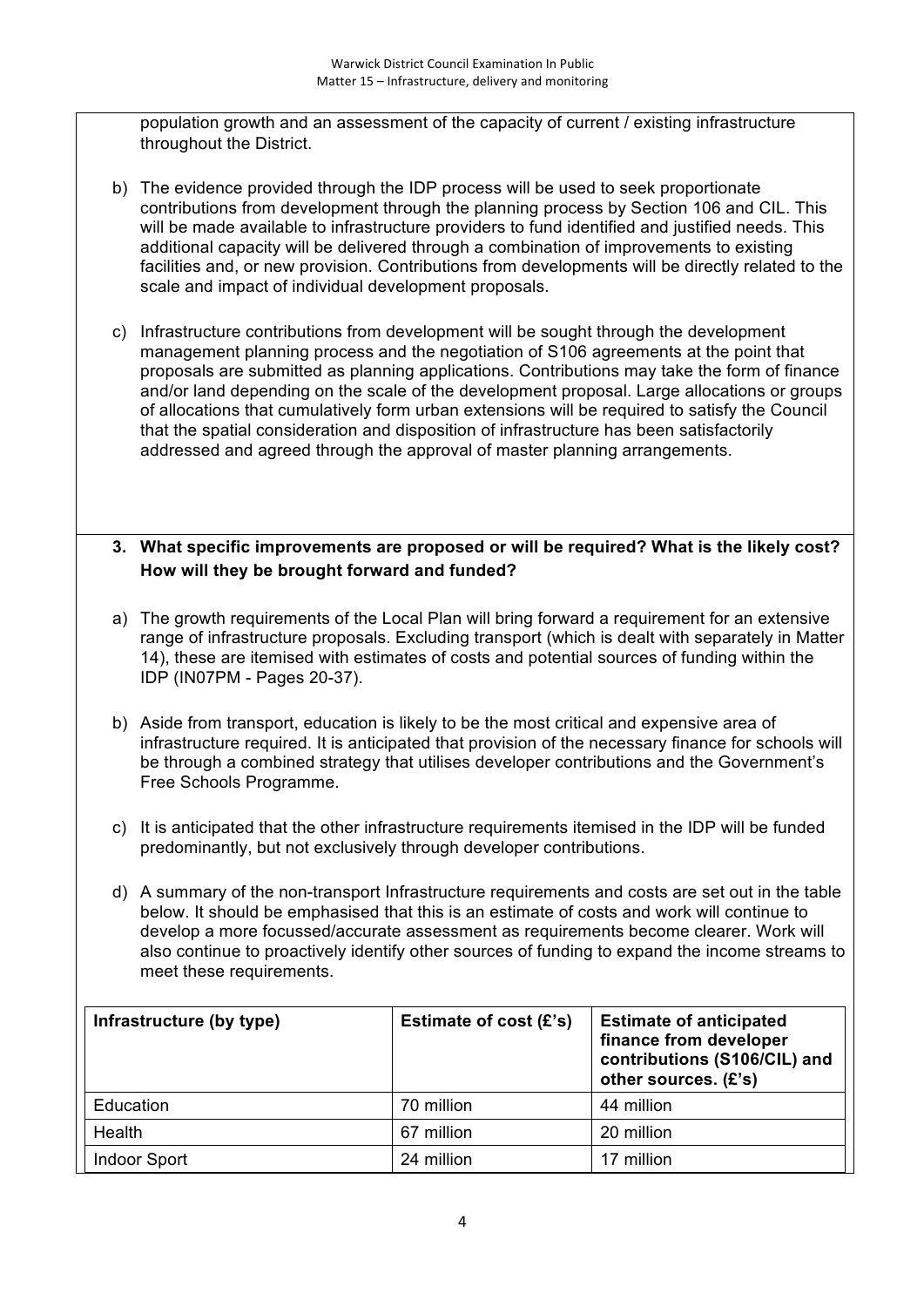| <b>Cultural Facilities</b>                             | 5 million   | 5 million   |
|--------------------------------------------------------|-------------|-------------|
| <b>Emergency Services</b>                              | 6 million   | 2.5 million |
| <b>Community Facilities/ Village</b><br>Infrastructure | 3 million   | 3 million   |
| Green Infrastructure                                   | 12 million  | 12 million  |
| Open Spaces/ playing pitches                           | 9 million   | 9 million   |
| <b>Total</b>                                           | 196 million | 110 million |

- e) As can be observed from the table above, if all the infrastructure set out in the IDP is considered to be essential, there is currently an assumed funding gap of some £86m in relation to the non-transport related infrastructure requirements identified to support development proposals identified through the Local Plan.
- f) The Council will continue to work with Infrastructure providers and other agencies in the identification of alternative funding sources to augment the finance required to support infrastructure provision. As the Council moves towards the introduction of CIL regime it will assess priority projects and assign CIL income to projects in order of priority. As part of this, the Council will continue to assess whether all the infrastructure proposals set out in the IDP are essential. Through this, it is likely that some schemes that are currently desirable will not be prioritised for funding unless specific funding streams can be identified.
- g) Through the combined approach of identifying alternative sources of funding and prioritising schemes, the Council considers that the funding gap will be closed and that all essential infrastructure can be funded across the whole Plan period.
- h) In most instances it will be the responsibility of the individual infrastructure providers to ensure that projects are delivered and /operational in an appropriate timescale. The District Council will, through its development monitoring regime and reference to the IDP, ensure that infrastructure providers meet their obligations to deliver projects successfully.
- i) Ensuring the delivery of infrastructure and the appropriate supply of funding from development to Infrastructure providers will be a key role for the Council's site delivery officer, particularly in relation to the large urban extensions.

#### **4. How will the provision of infrastructure be related in terms of timing / phasing to development proposals?**

- a) The timing of delivery for the majority of infrastructure requirements will not be a major impediment to the implementation of development proposals. The delivery and progress of on-site specific matters will however, be monitored and managed by the Council to ensure that undue delays do not occur that will impact on the ability of residents to benefit from required local facilities and services.
- b) It is recognised that the provision of transport and education infrastructure is critical and have the potential to be significant impediments on the delivery of new development. Transport is dealt with in Matter 14. With regard to education, the provision of school places and the development of new schools will require a more targeted approach to ensure they are delivered and available at the appropriate time.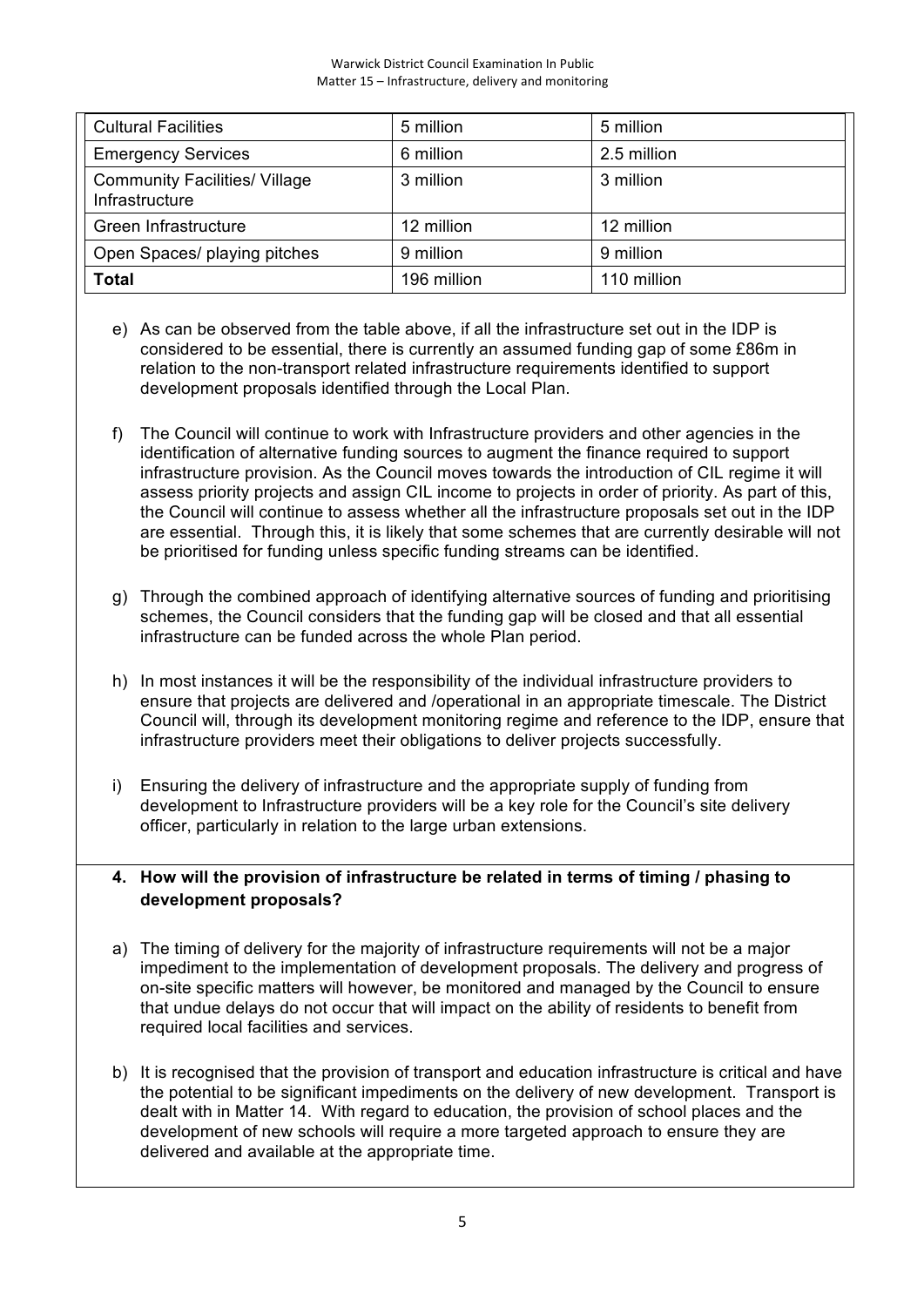- c) With particular regard to the provision of primary schools required to serve large urban extensions it will be necessary for the District Council to monitor progress in the development and implementation of school build projects by working closely with Warwickshire County Council Education Department and the County Council's Infrastructure Manager. This will ensure that schools are delivered and operational at the appropriate time in the development process. A current example of this relates to the delivery of the primary school requirements south of Warwick and Leamington. The first of three primary schools (Heathcote) is currently under construction and will be operational in September 2017. Discussions with the developer at Grove Farm regarding the location and layout requirements regarding a second primary school are currently progressing. It is anticipated that this approach will be replicated with regard to primary school requirements both at Kenilworth and Kings Hill in due course.
- d) The timing of the delivery of secondary school places is also critical. The successful implementation of school construction projects to provide pupil places associated with development South of Warwick and Leamington, Kenilworth and at Kings Hill will be a priority. The approach for secondary education in each of these three areas is set out below.
	- **i. South of Warwick and Leamington:** The County Council is proposing a three phase approach to meeting the education requirements of development across this area:
		- Phase 1 (up to September 2018) involves filling existing school places
		- Phase 2 (2018 to 2022) involves expanding Campion School and over time, filling the resulting capacity
		- Phase 3 (2022 onwards) involves new school provision at Europa Way.

The strategy for the delivery of secondary school places is developed in greater detail in Matter 8 – Policy DS12 – land For Education (ED1- Myton).

- ii. **Kenilworth:** It is intended that the current secondary school at Kenilworth is relocated to land at Southcrest Farm. It is anticipated that this will be delivered and operational in September 2020. This is based on an application being submitted by the end of 2017, with construction commencing in the summer of 2018 and completing summer 2020. The strategy for the delivery of Secondary school places is developed in greater detail in Matter 8 – Policy DS12 – land For Education (ED2) Southcrest Farm, Kenilworth.
- **iii. Kings Hill/ south of Coventry:** As a result of the addition of up to 4,000 new houses in this location, there will be a need for the equivalent of two new primary schools (a total of 5 form entries) located on site and a new secondary school. The Council is working with Warwickshire County Council and the site promoters to establish the exact composition and timing of these requirements within, and beyond, the Plan period. At the point that the precise format of the school requirements is determined, the programme for its implementation and timing of delivery will be planned accordingly. It is expected that this will be clear at the time a planning application is submitted (expected shortly after the adoption of the Local Plan). This will require reference to the assumed housing trajectory for the development of Kings Hill and other allocations proposed in the locality.

#### **5. How will other agencies and organisations be involved? What level of commitment / agreement is there?**

a) It is recognised that other agencies and organisations have, and will continue to play an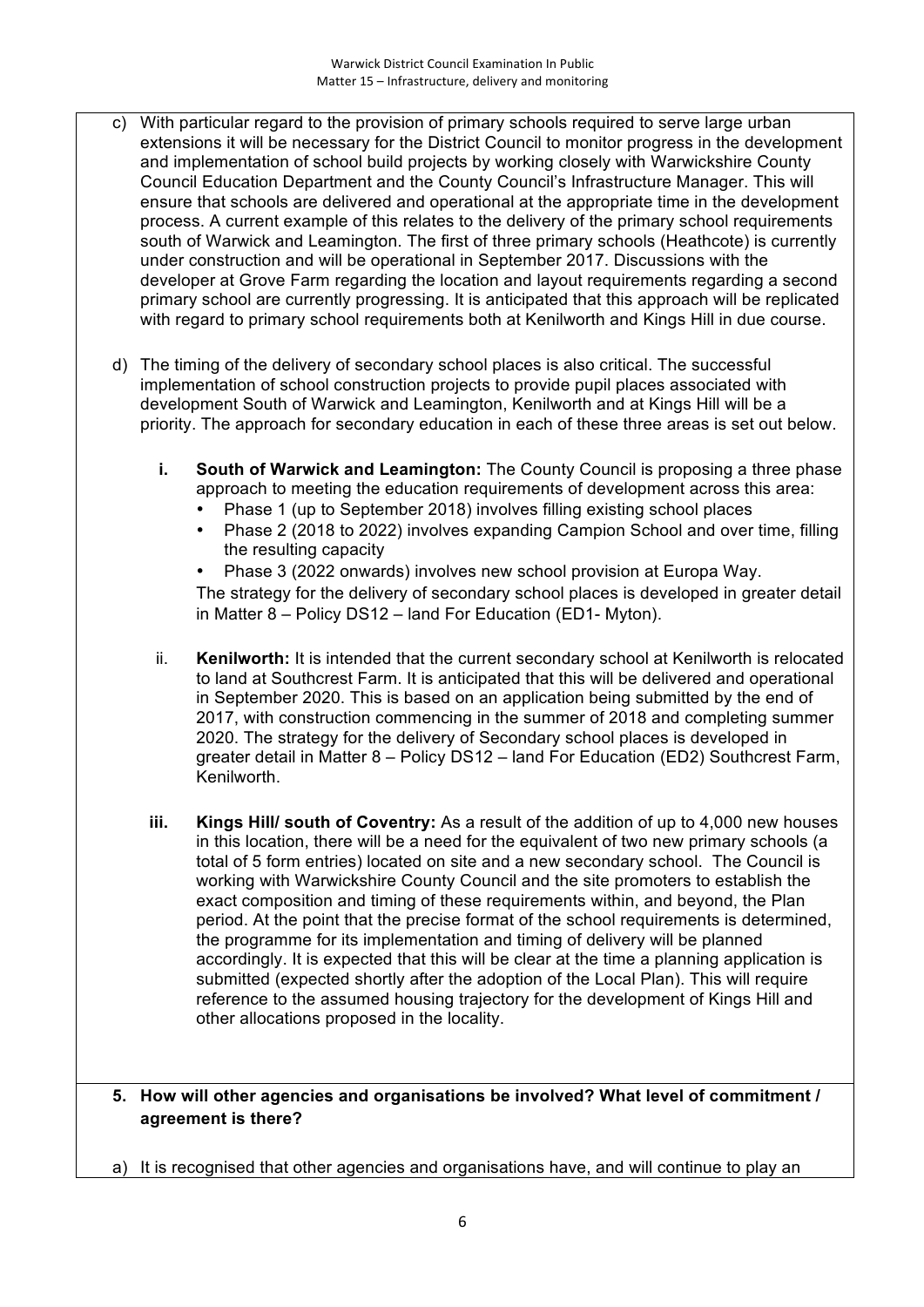important part in the development and delivery of infrastructure requirements that are necessary to support the successful implementation of the Local Plan.

- b) The Infrastructure Delivery Plan (IN07PM) has been prepared in conjunction with all the key infrastructure providers and draws directly on information provided by them. There is therefore a strong level of agreement about infrastructure requirements and costs, along with a shared commitment to provide the funding and to deliver the new infrastructure
- c) Throughout the Local Plan process the District Council has established good relationships with infrastructure providers and will continue (through a range of forums) to liaise closely with them to ensure that they discharge their responsibilities to bring to fruition specific infrastructure projects in a timely manner.
- d) The District Council will monitor the progress of development and the progress of infrastructure delivery in parallel. The Council has a Sites Delivery Officer who has specific responsibilities to ensure the co-ordination of development and associated infrastructure provision.
- e) Periodically progress updates will be sought from infrastructure providers throughout the implementation of the Local Plan. This will inform regular updates to the Infrastructure Delivery Plan. The Council's Finance and Audit Scrutiny Committee will regularly monitor the IDP in terms of costs, funding and delivery.
- f) A good example of the management of the implementation process and co-operation regarding the timely delivery of infrastructure is the way that the District Council has liaised with the County Council to ensure that the first primary school required to serve the extensive development area south of Warwick and Leamington is forthcoming. The construction process is currently underway.

#### **6. What role will a Community Infrastructure Levy play? What are the proposals and timescale in this respect?**

- a) A Community Infrastructure Levy seeks to provide a source of funding for strategic infrastructure where section 106 agreements are not appropriate and particularly where the pooling restrictions set out the CIL Regulations mean that Section 106 agreements cannot provide sufficient resources to meet essential infrastructure needs. The IDP (IN07PM) shows that the Plan's infrastructure costs exceed available infrastructure funding and that therefore there is a funding gap. The CIL will play an important role in helping to bridge that gap.
- b) The 2015 CIL Draft Charging Schedule (DCS) is set out in IN05 specifically, table 3 at paragraph 5.5 provides details of the Draft Charging Schedule. This is based on the CIL Viability Studies (IN06 and EXAM3).

#### c) Given that

- i. this charging schedule is now over a year old and has not been submitted
- ii. the Local Plan modifications have identified a significant amount of additional housing development,

the Council is currently reviewing the Viability Study and based, on this will prepare a refreshed DCS for consultation in late 2016. Following the consultation, the Council intends to submit the DCS in early 2017 with a view to adopting it in the summer of 2017.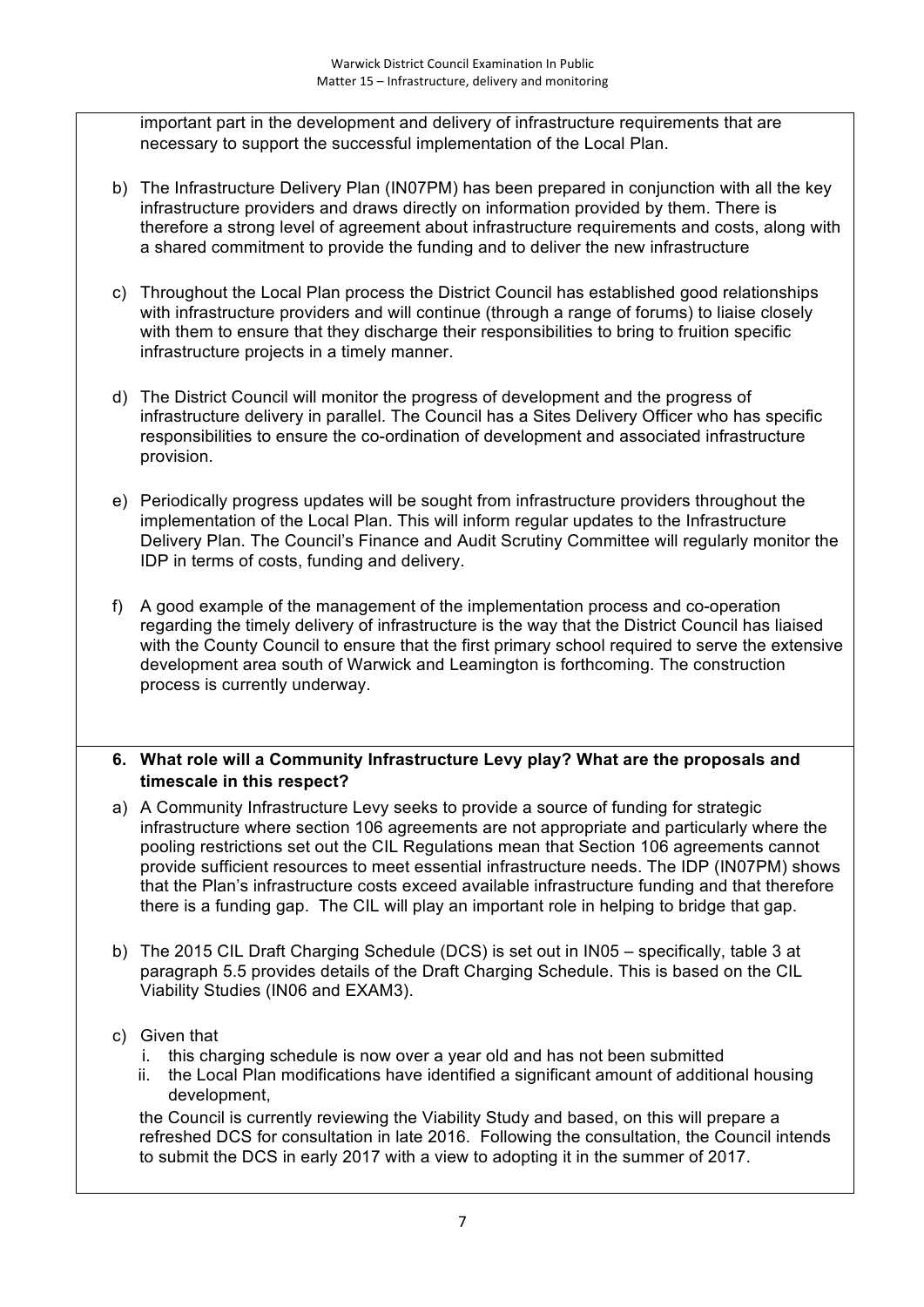d) The 2015 DCS was accompanied by a Draft CIL regulation 123 list. This indicated an intention to use CIL to support a number of District-wide transport improvement schemes, district-wide education provision (such as SEN and early years' provision), contributions to Warwick Hospital expansion, contributions to indoor sports facilities and a range of other infrastructure. Given the passage of time since this was prepared, the Council will be preparing a revised regulation 123 list to be published in early 2017.

#### **7. Are Policies DM1 and DM2 justified? Are they sufficiently clear? Do they provide adequate flexibility? Are they consistent with national policy?**

#### **Policy DM1**

- a) Policy DM1 sets out the Council's approach to seeking infrastructure contributions from development. It is targeted at delivering necessary infrastructure associated with development. It seeks to ensure that all infrastructure contributions are compliant with the tests of the CIL regulations at the same time as ensuring timely infrastructure is provided to achieve sustainable and cohesive communities.
- b) Paragraph 157, NPPF is clear that a strategic priority of plan making should be to: "plan positively for the development and infrastructure required in the area to meet the objectives, principles and policies of this Framework". Paragraph 177 underlines the importance of understanding "district-wide development costs at the time the Local Plan is drawn up" and therefore requires that "infrastructure and development policies should be planned at the same time in the Local plan". Policy DM1 aligns with these paragraphs of the NPPF by committing the Council to preparing and maintaining and Infrastructure Delivery Plan (IDP) in partnership with infrastructure providers. This will provide clarity and certainty or developers and infrastructure providers on the likely infrastructure requirements associated with developments.
- c) The Council contends that the Policy is justified by the evidence regarding infrastructure requirements to support the development proposed in the plan – for example evidence relating to transport, education, sports facilities and open space. It is clear in that it aligns with the CIL regulations and clearly sets out that contributions will be expected. At the same time, the Policy does not place specific or inappropriate requirements on development, recognising that every site needs to be considered on an individual basis. Further, in conjunction with policy DM2 it provides flexibility where it can demonstrated that infrastructure requirements may compromise viability.

#### **Policy DM2**

- d) Paragraph 173 of the NPPF requires that careful attention is given to viability in plan making and decision taking. In preparing the Local Plan, the Council has undertaken three viability assessments in 2013, 2014 and 2015 (IN06, EXAM3 and HO24PM). These demonstrate that all the sites proposed in the Plan are viable in the context of the Plan's policies and likely infrastructure costs. For this reason, the Council expects that Policy DM2 will only need to be applied in a small number of cases with exceptional circumstances.
- e) Whilst this evidence indicates that the Plan as a whole is viable and that obligations and policy burdens associated with the Plan are unlikely to threaten the viability of specific sites, the Council recognises that there may be specific circumstances relating to specific sites where development costs may not provide competitive returns. Policy DM2 seeks to provide flexibility in these circumstances recognising that many developments may make a positive contribution to the objectives and delivery of the Plan, but may not be viable in the context of